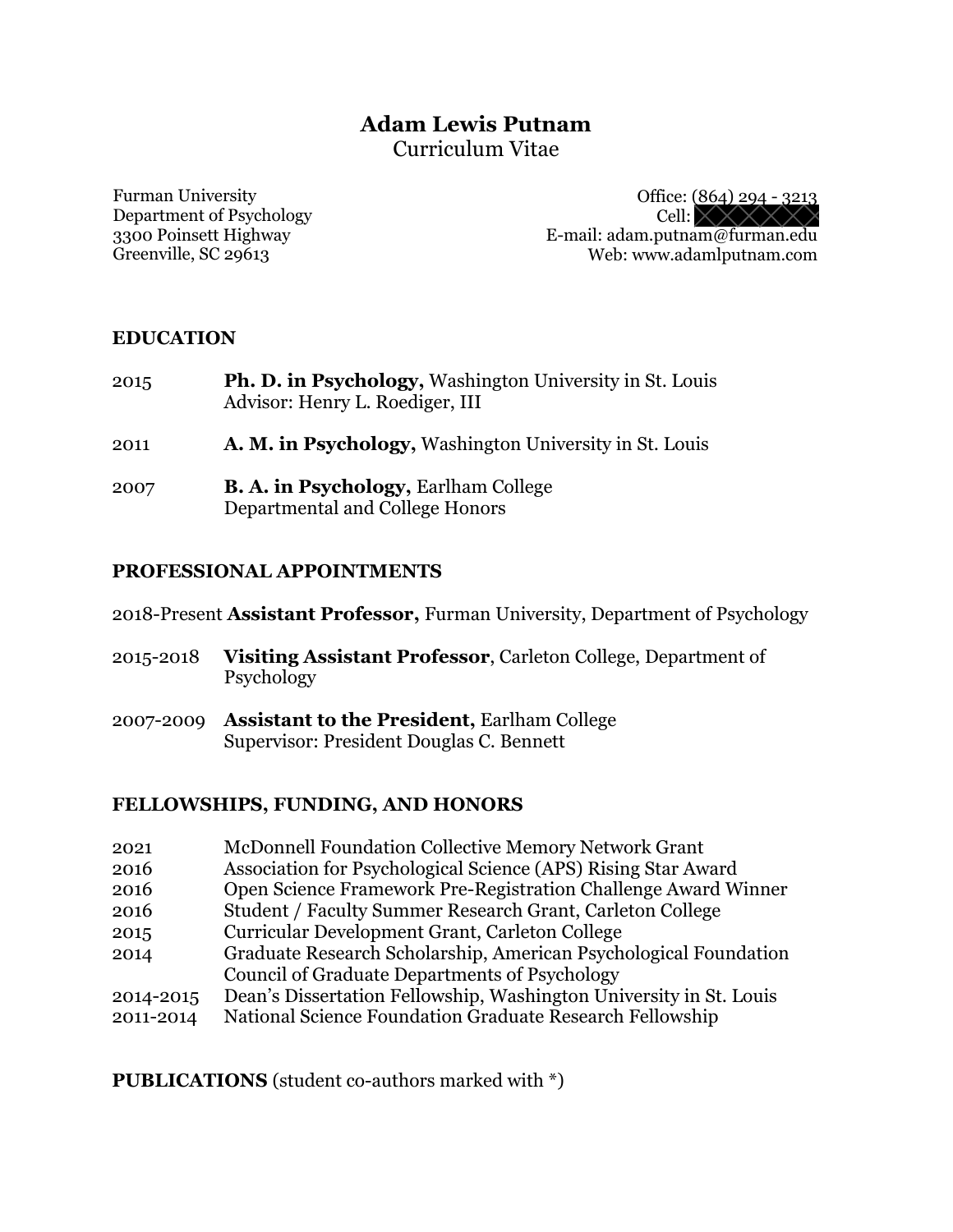- Roediger, H. L., **Putnam, A. L.,** & Yamashiro (in press). National and state narcissism as reflected in overclaiming of responsibility. *National Memory in a Time of Populism*. R. Roediger & J.V. Wertsch, eds. New York: Oxford University Press.
- **Putnam, A. L.,** \*Deng, W., & DeSoto, K. A. (2021) Confidence ratings are better predictors of future performance than delayed judgments of learning. *Memory.* 1-17.
- **Putnam, A. L.,** \*Drake, S. M., \*Wang, S. Y., & DeSoto, K. A. (2021) Collective memory for American leaders: Measuring recognition for the names and faces of the US presidents. *PLOS One, 16*(7), Article e0255209.
- \*Ross, M. Q., \*Sterling-Maisel, O. A., \*Tracy, O., & **Putnam, A. L.** (2020). Overclaiming responsibility in fictitious countries: Unpacking the role of availability in support theory predictions of overclaiming. *Memory & Cognition*, *48*(8), 1346- 1358.
- **Putnam, A. L.**, \*Ross, M. Q., \*Soter, L. K., Roediger, H. L., (2018). Collective narcissism: Americans exaggerate the role of their home state in appraising U.S. history. *Psychological Science, 29*(9), 1414-1422.
- Zaromb, F. M., Liu, J. H., Páez, D., Hanke, K., **Putnam, A. L.**, Roediger, H. L. (2018). We made history: Citizens of 35 countries overestimate their nation's role in world history. *Journal of Applied Research in Memory & Cognition, 7*(4)*,* 521-528.
- **Putnam, A. L.,** & Roediger, H. L. (2018). Education and memory: Seven ways the science of memory can improve classroom learning. In J. T. Wixted (Ed.), *The Stevens' Handbook of Experimental Psychology and Cognitive Neuroscience*. New York: Wiley.
- Tauber, S. K., Witherby, A. E., Dunlosky, J., Rawson, K. A., **Putnam, A. L.**, & Roediger, H. L. (2018). Does covert retrieval benefit learning of key term definitions? *Journal of Applied Research in Memory and Cognition, 7*(1)*,* 106-115.
- **Putnam, A. L.**, & \*Phelps, R. J. (2017). The citation effect: In-text citations moderately increase belief in trivia claims. *Acta Psychologica*, *179*, 114-123.
- **Putnam, A. L.,** Sungkhassettee, V., & Roediger, H. L. (2017). When misinformation improves memory: The effects of recollecting change. *Psychological Science, 28*(1)*,* 36-46.
- **Putnam, A. L.,** Sungkhassettee, V., & Roediger, H. L. (2016). Optimizing learning in college: Tips from cognitive psychology. *Perspectives on Psychological Science*, *11*(5), 652-660.
- **Putnam, A. L.,** Nestojko, J. F., & Roediger, H. L. (2016). Improving student learning: Two strategies to make it stick. In J. C. Horvath, J. Lodge, & J. A. C. Hattie (Eds.),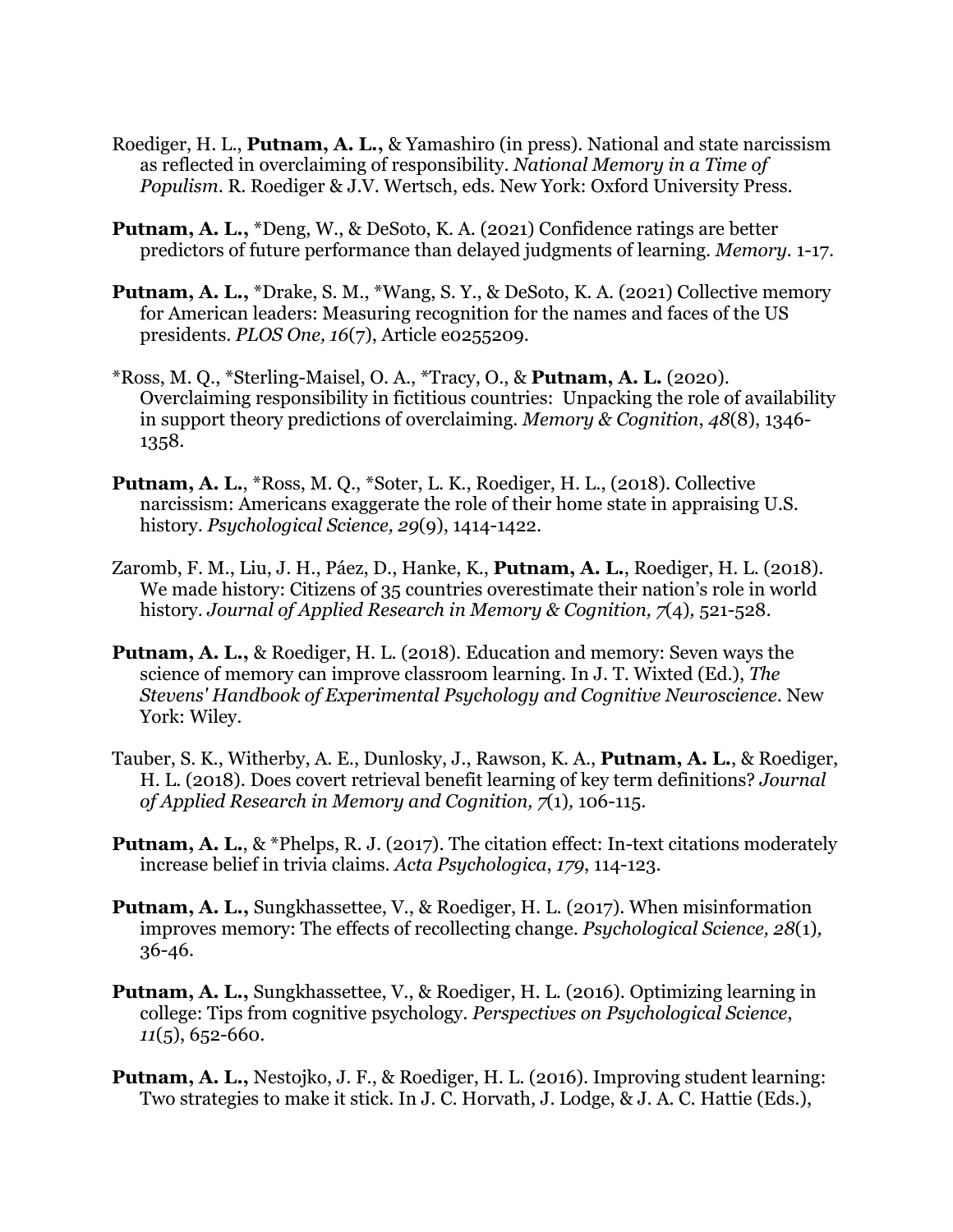*From the laboratory to the classroom: Translating the science of learning for teachers* (pp. 94-121). Oxford, U.K.: Routledge.

- **Putnam, A. L.** (2015). Mnemonics in education: Current research and applications. *Translational Issues in Psychological Science, 1*(2)*,* 130-139.
- **Putnam, A. L.**, Wahlheim, C. N., & Jacoby, L. L. (2014). Memory for flip-flopping: Detection and recollection of political contradictions*. Memory and Cognition, 42*(7), 1198-1210.
- **Putnam, A. L.,** Ozubko, J. D., MacLeod, C. M., & Roediger, H. L. (2014). The production effect in paired associate learning. *Memory and Cognition, 42*(3)*,* 409- 420.
- **Putnam, A. L.,** & Roediger, H. L. (2013). Does response mode affect amount recalled or the magnitude of the testing effect? *Memory and Cognition, 41*(1), 36–48.
- Roediger, H. L., **Putnam, A. L.,** & Smith, M. A. (2011). Ten benefits of testing and their applications to educational practice. In J. Mestre & B. Ross (Eds.), *Psychology of learning and motivation: Advances in theory and research* (pp. 1-36). Oxford: Elsevier.
- Peshkam, A., Mensink, M. C., **Putnam, A. L.,** & Rapp, D. N. (2011). Warning readers to avoid irrelevant information: When being vague might be valuable. *Contemporary Educational Psychology*, *36*(3), 219–231.

## **Manuscripts in Under Review**

\*Deng, W., \*Rosenblatt, A. K., Talhelm, T., and Putnam, A. L. (2021). People from the US and China think about their personal and collective future differently. *Manuscript submitted for review.*

### **TEACHING INTERESTS**

Introduction to Psychology • Research Methods • Statistics • Cognitive Psychology • Memory • Applying Cognitive Psychology to Education • Metacognition • Collective Memory

## **RESEARCH INTERESTS**

Long Term Memory • Collective Memory • Applying Cognitive Psychology to Education • Metacognition • False Memory • Recursive Remindings

### **INVITED TALKS**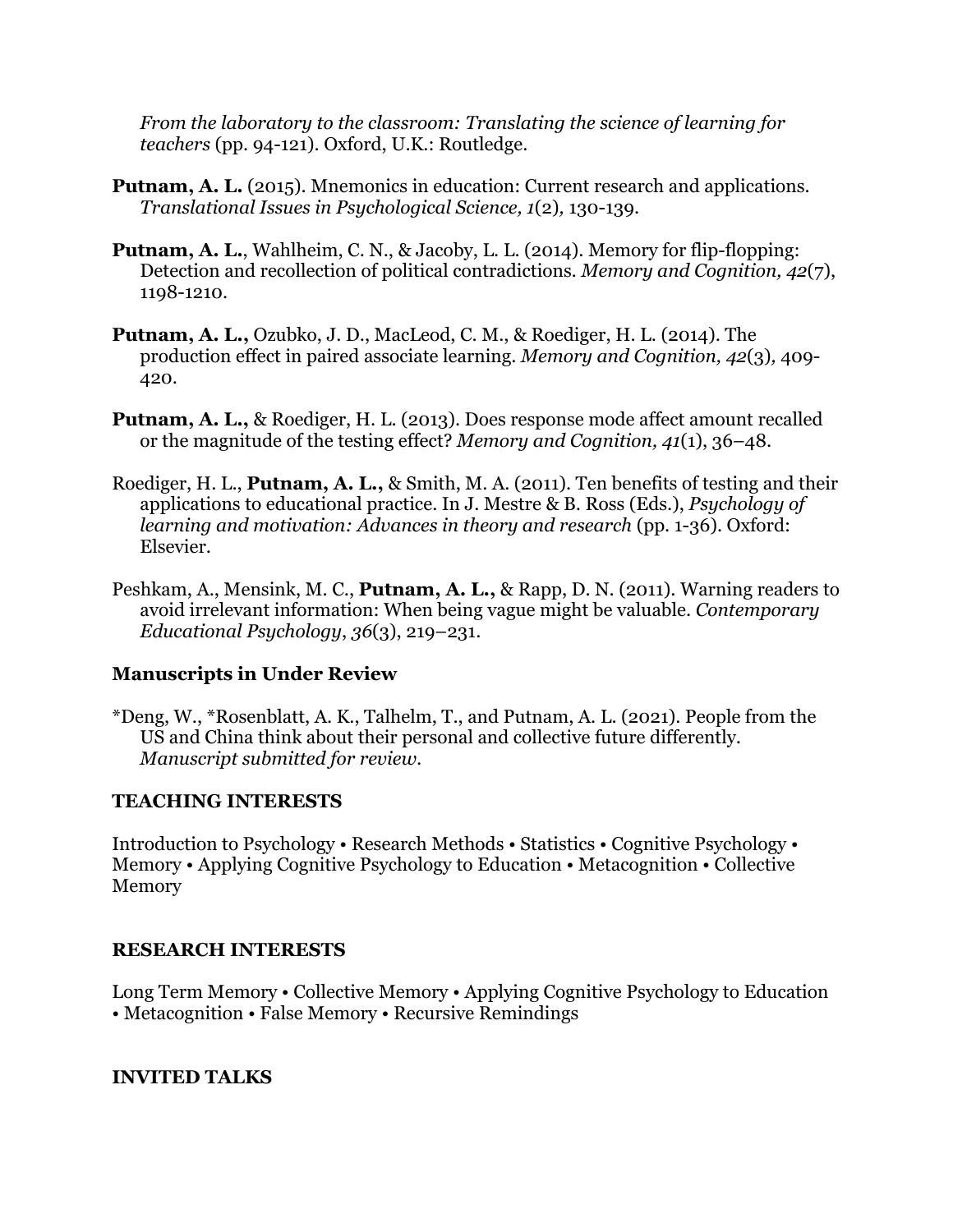- Putnam, A. L. (2022, March). *Collective Memory: How Groups of People Remember the Past and Imagine the Future.* Junior Keynote for the Southeastern Workers in Memory, Southeastern Psychology Association Annual Conference, Hilton Head, SC.
- Putnam, A. L. (2019, April). *Collective Narcissism, Egocentric Biases in Remembering U.S. and World History*, Kathy Milar Retirement Research Symposium, Earlham College.
- Putnam, A. L. (2017, September). *Collective Narcissism: Egocentric Biases in Remembering U.S. and World History*, Carleton College Faculty Retreat.
- Putnam, A. L. (2016, December). *The Benefits of Recollecting Change: Memory in Politics and Eye-Witness Identification,* University of Minnesota, Text Group Brown Bag.
- Putnam, A. L. (2016, October). *Covert Retrieval and Remindings: Applying Memory Research to Education and Politics,* University of Minnesota, Department of Educational Psychology.
- Putnam, A. L. (2016, September) *How do People Learn? Using Cognitive Psychology to Improve Education,* Learning and Teaching Center Brownbag Series, Carleton College
- **CONFERENCE PRESENTATIONS** (\* indicates student co-authors)
- **Putnam, A. L., \***Deng, W., Talhelm, T., (2021, November) *Chinese and American Subjects Think About the Collective Past and Future Differently.* Poster presented at the Annual Meeting of the Psychonomic Society, Virtual Conference.
- \*Gary, S. R., \*Deng, W., \*Greenfield, N., & **Putnam, A. L.** (2021, May). *The Mandela Effect: Four Ways to Measure Collective False Memories.* Poster presented at the Association for Psychological Science Annual Meeting, Virtual Conference.
- **Putnam, A. L., \***Drake, M., \*Wang, Y, & DeSoto, K. A. (2020, November) *Recognizing Pictures of the US Presidents.* Poster presented at the Annual Meeting of the Psychonomic Society, Austin, TX (virtual presentation).
- **Putnam, A. L., \***Rosenblatt, A. K., Talhelm, T. (2020, May) *People in China think differently about the collective future from Americans.* Symposium session at the APS Annual Convention, Chicago, IL. (Conference canceled due to Covid-19).
- \*Culbreth, J. L. & **Putnam, A. L. (**2019, November). *Speaking of memory: The effect of production on the DRM illusion.* Poster presented at Annual Meeting of the Psychonomic Society, Montreal, QC.
- \*Rosenblatt, A. K., Talhelm, T., & **Putnam, A. L.** (2019, November). *A cross cultural comparison of collective future thought.* Poster presented at the inaugural Culture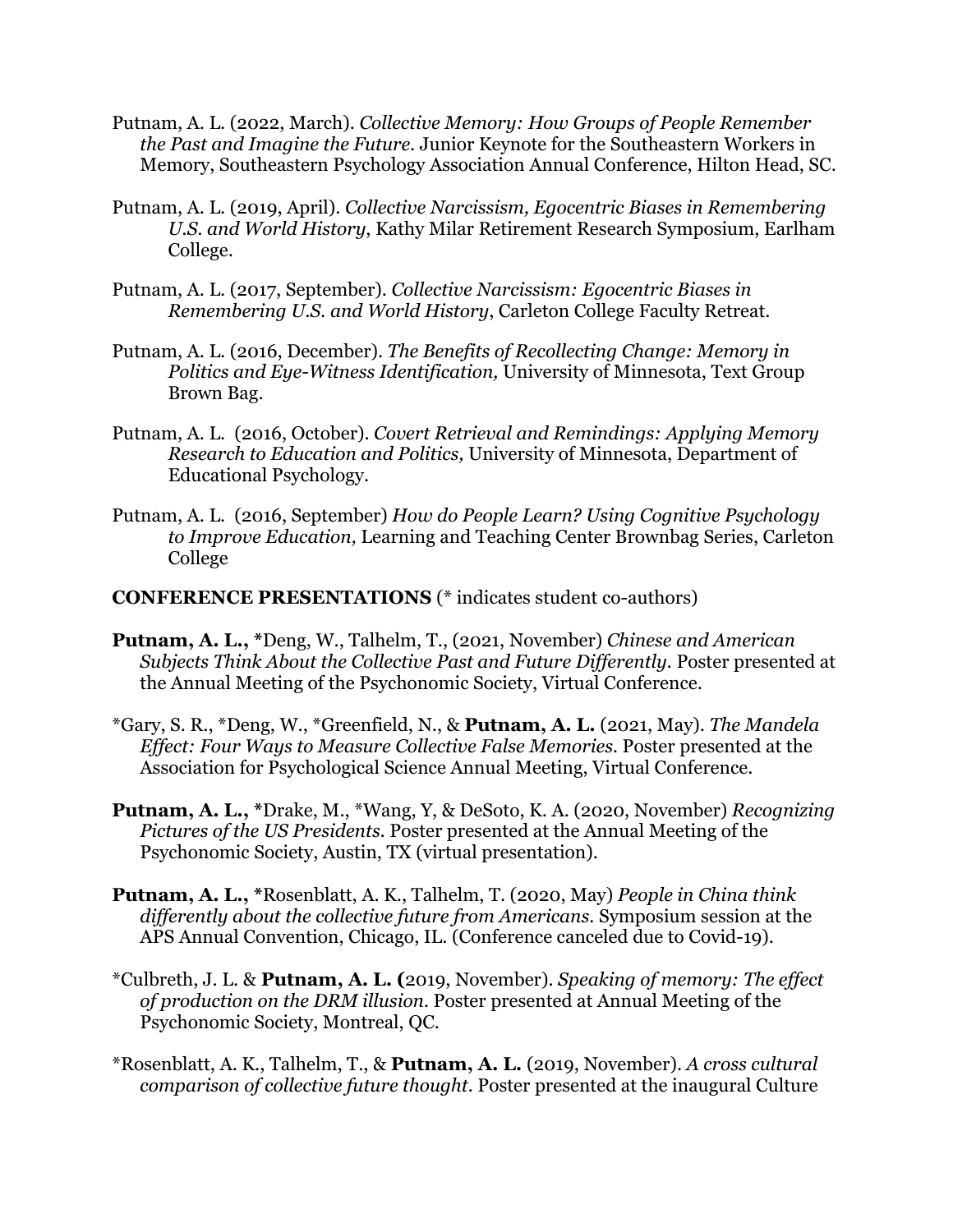and Cognition preconference at the Annual Meeting of the Psychonomic Society, Montreal, QC.

- **Putnam, A. L.,** \*Ross, M. Q., \*Sterling-Maisel, O. (2018, November). *Over-claiming responsibility in fictitious countries: The effects of country size and context on estimates of historical contributions.* Poster presented at the Annual Meeting of the Psychonomic Society, New Orleans, LA.
- **Putnam, A. L., \***Ross, M. Q., \*Soter, L. K., & Roediger, H. L. (2017, November). *Egocentric biases in the remembering of United States history.* Poster presented at the Annual Meeting of the Psychonomic Society, Vancouver, BC.
- **Putnam, A. L.,** DeSoto, K. A., \*Dehkes, P. J., & \*Gilmore, G. E. (2016, November). *Are retrospective confidence ratings better predictors of future performance than judgments of learning?* Poster presented at the Annual Meeting of the Psychonomic Society, Boston, MA.
- **Putnam, A. L.** & Roediger, H. L. (2014, November). *Recollecting Change Reduces False Memory*. Poster presented at the Annual Meeting of the Psychonomic Society, Long Beach, CA.
- **Putnam, A. L.** (2014, May). *Recollecting Political Flip-Flopping.* Paper presented at the Show Me Mental Life Conference, St. Louis, Missouri.
- **Putnam, A. L.,** & Roediger, H. L. (2013, May). *The Production Effect in Paired Associate Learning.* Poster presented at the APS annual conference, Washington DC.
- **Putnam, A. L.,** & Roediger, H. L. (2012, May). *Mode of Responding and Amount Recalled Across Multiple Tests.* Poster presented at the APS annual conference, Chicago, IL.
- **Putnam, A. L.** (2012, May). *The Production Effect in Cued Recall.* Paper presented at the Show Me Mental Life Conference, Columbia, Missouri.
- **Putnam, A. L.,** & Roediger, H. L. (2011, November). *Response Modality is Irrelevant in Determining the Strength of the Testing Effect.* Poster presented at the Annual Meeting of the Psychonomic Society, Seattle, WA.
- **Putnam, A. L.,** & Roediger, H. L. (2011, May). *Explicit Retrievals Generate the Strongest Testing Effects.* Poster presented at the APS annual conference, Washington, D.C.
- **Putnam, A. L.** (2010, June). *Modality of Response and the Testing Effect.* Paper presented at the Show Me Mental Life Conference, St. Louis, Missouri.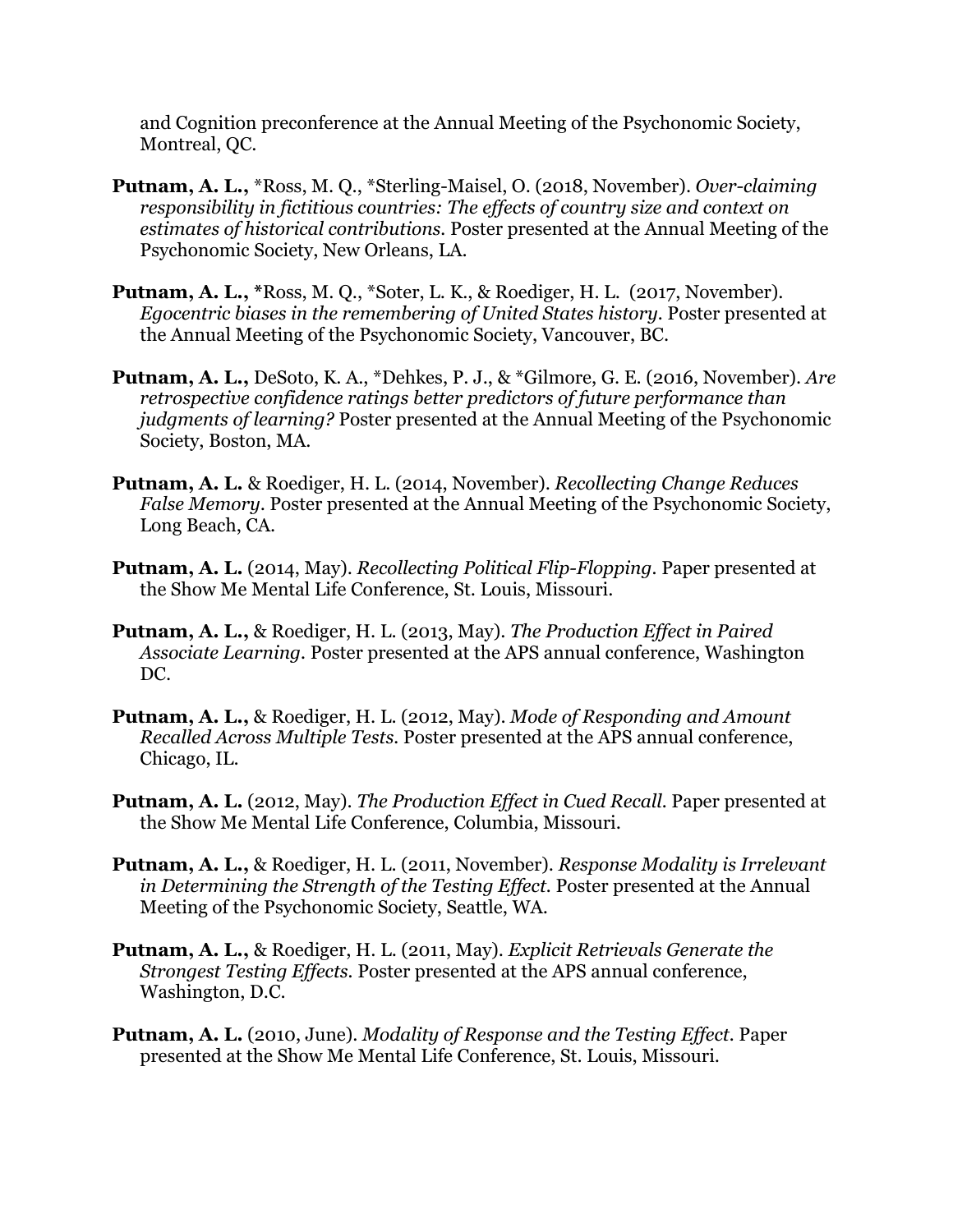- Rapp, D. N., Peshkam, A., Mensink, M., & **Putnam, A**. (2008, March). *Can prereading instructions reduce the allure of seductive details?* Paper presented at the annual meeting of the American Educational Research Association, New York, NY.
- Peshkam, A., **Putnam, A**., Mensink, M., & Rapp, D. N. (2007, May). *The effects of prereading instructions on readers' encoding of irrelevant text*. Paper presented at the 79th annual meeting of the Midwestern Psychological Association, Chicago, IL.

## **TEACHING EXPERIENCE**

### **Furman University**

General Psychology (3 semesters) Memory and Cognition (2 semesters) Research Methods (4 semesters) Statistics (4 semesters) Memory and Metacognition of Learning Senior Seminar (2 semesters)

### **Carleton College**

Principles of Psychology (6 terms) Memory Processes (3 terms) Laboratory in Memory Processes (3 terms) Seminar: Applying Cognitive Psychology to Education (3 terms) Capstone Experience in Cognitive/Developmental Psychology (2 terms) Senior Integrative Exercise (8 projects advised) Independent Research in Memory (8 terms)

## **Washington University in St. Louis**

Seminar: Critical Thinking in Introduction to Psychology (Fall, 2014) Memory Processes (Summer, 2013)

### **RESEARCH ADVISING & MENTORSHIP Undergraduate Senior Honor's Thesis Advised (Furman University)**

Deng, W. (2022) *Priming of Self-Construal and Thinking Style on How People Think About Their Personal and Collective Future.*

Culbreth, J. L. (2020) *Did you say that? Hybrid DRM lists in preschool children.*

Rosbenblatt, A. K. (2020) *You are where you work: A dissociation of collective and personal future thought in the workplace.*

## **Undergraduate Senior Research Projects Supervised (Carleton College)**

Carillo, B. (2018) *Putting the fake in fake news: The relationship between trustrelevant social priming and judgments of truth*. Carleton College.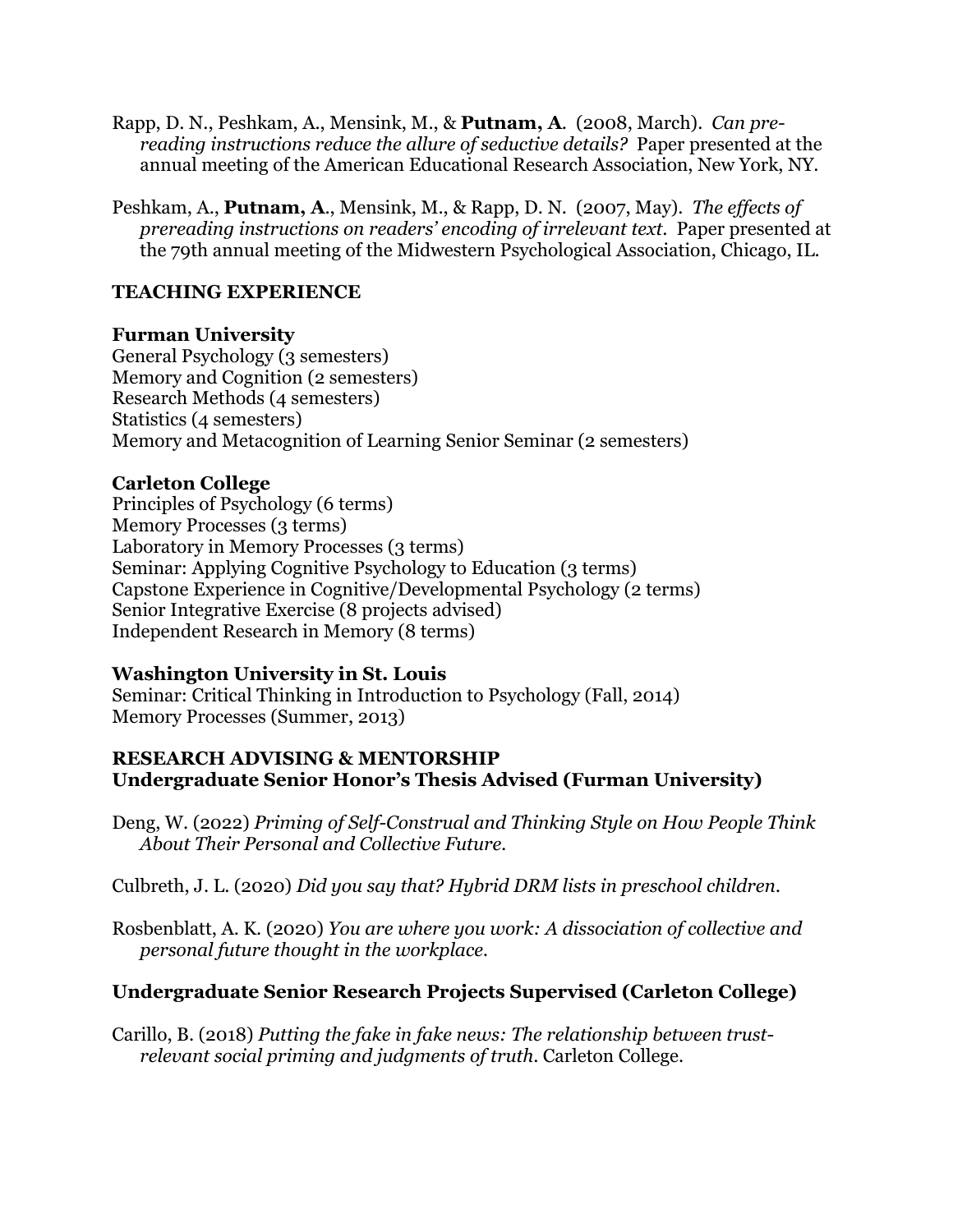- Cudhea-Pierce, E. & Hedayati, M. (2018) *Are transfer effects in the cards? Mnemonic training on speed Cards and its effects on other cognitive tasks.* Carleton College. *With Distinction.*
- Turköl, A. (2018). *Remembering ads: Recall types and advertisement effectiveness.* Carleton College.
- Dehkes, P. (2017) *Familiarity and confidence inflation: Do you really know it?* Carleton College. *With Distinction.*
- Phelps, R. (2017) *Choking under pressure in sport and the ameliorating effects of education.* Carleton College.
- Teruya, M. (2017). *I told you not to listen! Do warnings decrease the effect of social contagion on false memory formation?* Carleton College.
- Swaray, E. (2016). *Influence of an odor's emotional salience when acting as a retrieval cue for episodic memory.* Carleton College.
- LoVerso, N. (2016). *Effects of social anxiety on visual perspectives in memory and episodic future thought*. Carleton College.

### **PROFESSIONAL MEMBERSHIPS**

Association for Psychological Science The Psychonomic Society American Psychological Association International Association for Metacognition Psi Chi Science of Magic Association

### **PROFESSIONAL ACTIVITIES**

2019 – present APS Science Teaching Fund Steering Committee Member 2021 NSF Reviewer

## **Ad Hoc Reviewer**

*Acta Psychologica* • *American Journal of Psychology* • *Applied Cognitive Psychology* • *Canadian Journal of Experimental Psychology* • *Cognitive Research: Principles and Implications* • *Discourse Processes* • *Group Processes and Intergroup Relations* • *Journal of Applied Research in Memory and Cognition* • *Journal of Educational Psychology* • *Journal of Experimental Education* • *Journal of Experimental Psychology: Applied* • *Journal of Memory and Language* • *Journal of Research in Personality* • *Learning and Individual Differences* • *Memory & Cognition* • *National Science Foundation* • *Psychological Research* • *Psychological Science* • *Quarterly*